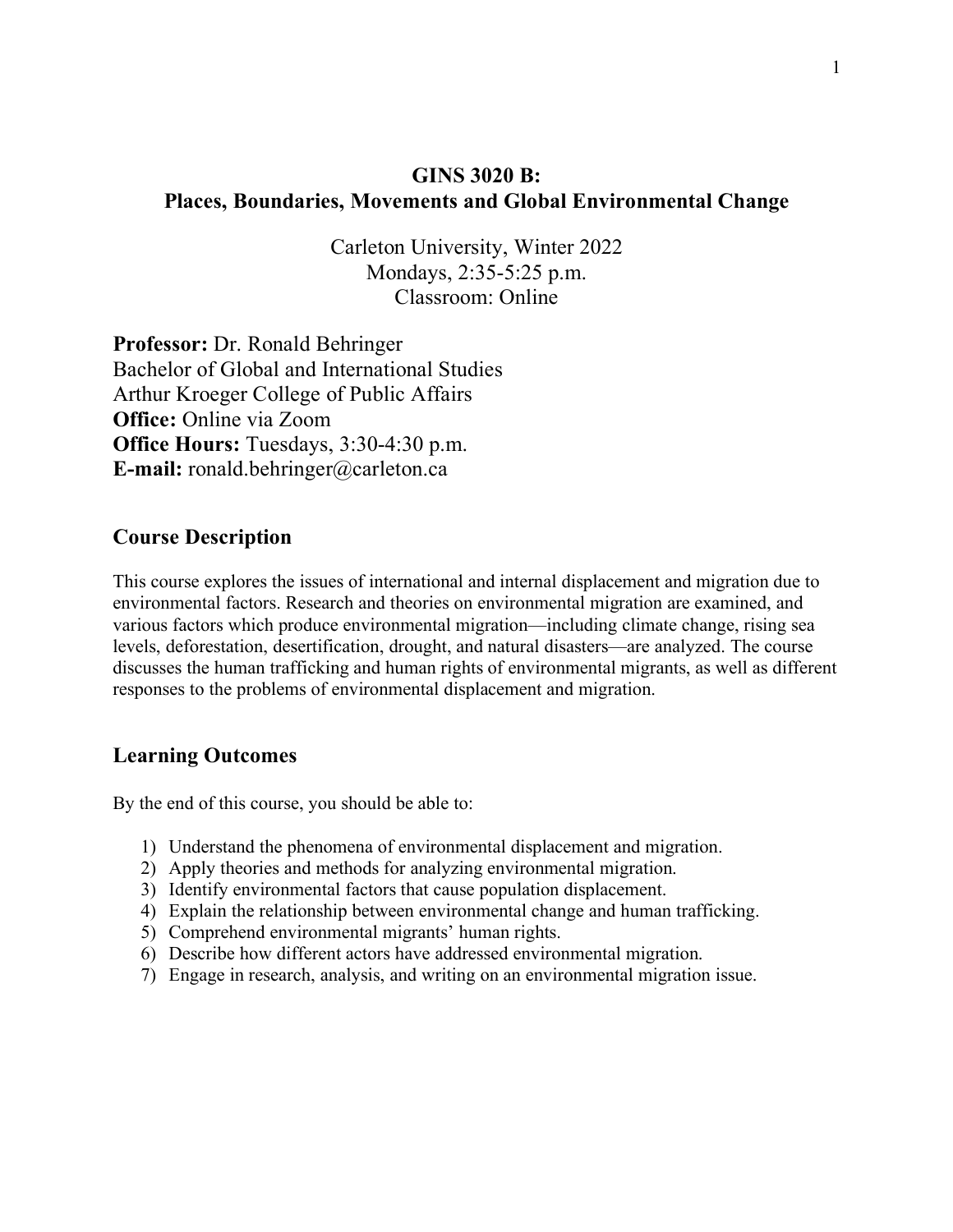## **Course Materials**

The following eBook is required and can be purchased from the Carleton University Bookstore or from Routledge (www.routledge.com):

McLeman, R., & Gemenne, F. (2018). *Routledge handbook of environmental displacement and migration* (1st ed.). Routledge. (eBook ISBN: 9781315638843).

## **Evaluation**

**Quizzes (10 points):** Students will be required to complete quizzes on Brightspace.

**Research Paper (30 points):** The research paper will analyze an environmental migration issue of the student's choice and propose solutions for rectifying the problem. See the Research Paper Instructions section in this course outline. **The research paper is due on Monday, March 14th and must be submitted on Brightspace.** The penalty for late submissions is one (1) point per business day. No papers will be accepted after Monday, April 11th.

**Tests (60 points):** There will be two (2) tests which will cover the material in the course lectures and readings. Each ninety-minute test will be worth 30 points.

A preparation session for Test 1 will be held on Monday, February 7th. **Test 1 will be held on Monday, February 14th.**

A preparation session for Test 2 will be held on Monday, March 21st. **Test 2 will be held on Monday, March 28th.**

# **Research Paper Instructions**

- The formatting of the paper should follow the APA style (without an abstract).
	- o APA Style Guide: https://owl.purdue.edu/owl/research\_and\_citation/apa\_style/apa\_formatting\_and style\_guide/general\_format.html
- The narrative should be 8-10 pages, excluding the title page and reference section.
- Use a size-12 font that is legible. Times New Roman is a good choice.
- Insert page numbers at the top right of the page.
- Use double spacing, with the exception of block quotes.
- The title page should include a title for the paper (be creative), your name, the course number, the professor's name, and the date the paper is submitted.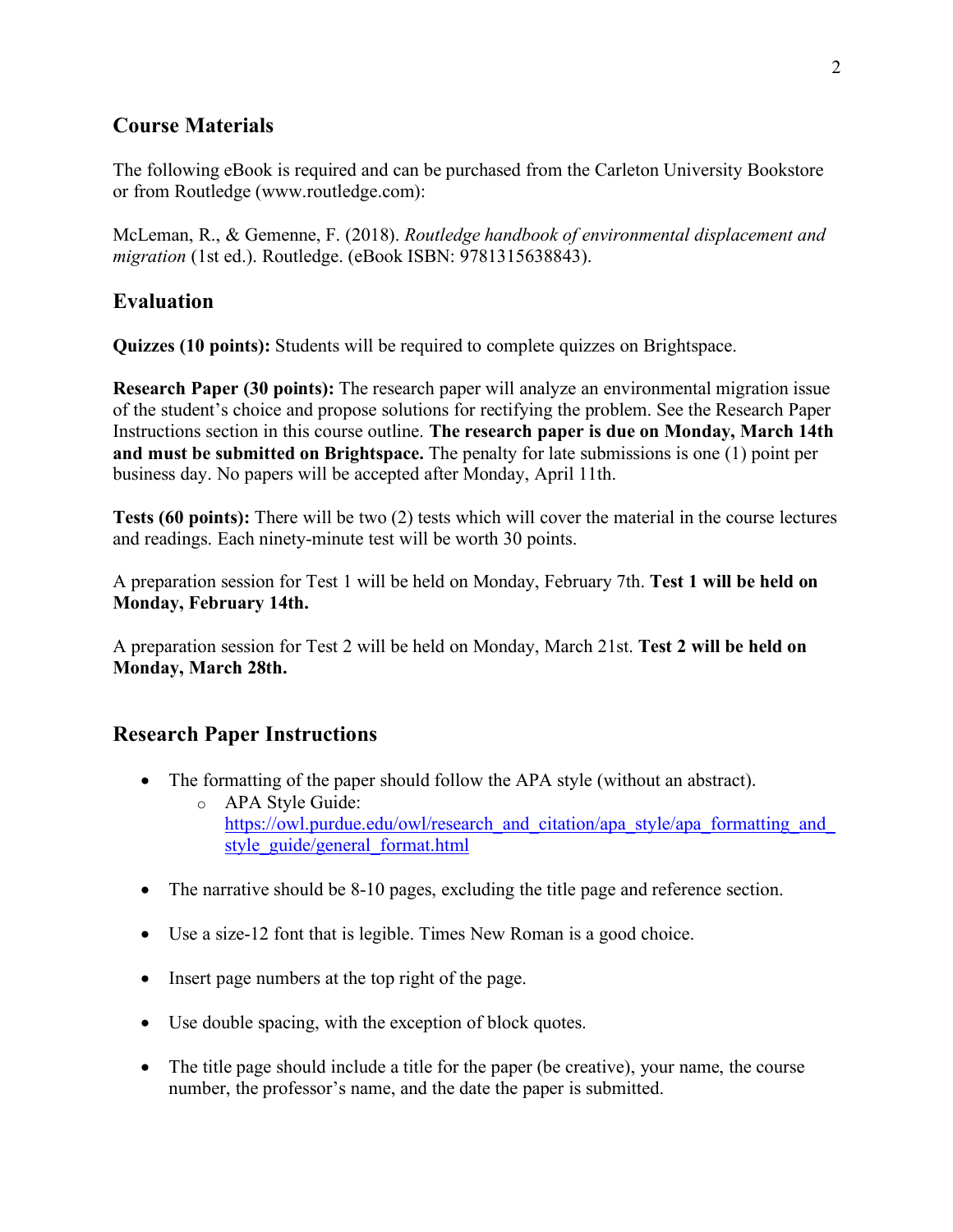- You may write either a first-person or third-person narrative.
- Keep each paragraph half a page or less.
- Divide the narrative into sections using subheadings.
- Include an introduction and a conclusion.
- Provide a strong analysis of the environmental migration issue and solid recommendations to resolve the issue.
- The paper will require substantial research (at least 8 external sources cited).
- Cite all sources of the information in your narrative with parenthetical citations.
- Each source must also be included in the reference section at the end of the paper.
- Use a diversity of sources.
- Take time to proofread your paper before submission.
- Save your paper as a Word file (.doc or .docx) and name it the following: Your Last Name Your First Name Paper GINS3020B W22 (e.g., Thompson\_Maria\_Paper\_GINS3020B\_W22)

## **Course Schedule**

Monday, January 10th: Introduction.

#### **I) Theoretical Background on Environmental Migration**

Monday, January 17th:

A) Environmental Migration and Displacement: An Overview

**Read:**

- Robert McLeman & François Gemenne, "Environmental migration research," in McLeman & Gemenne.
- Luisa Veronis, Bonnie Boyd, Reiko Obokata & Brittany Main, "Environmental change and international migration," in McLeman & Gemenne.
- Alison Heslin, Natalie Delia Deckard, Robert Oakes & Arianna Montero-Colbert, "Displacement and resettlement: Understanding the role of climate change in contemporary migration." https://rd.springer.com/chapter/10.1007/978-3-319-72026- 5\_10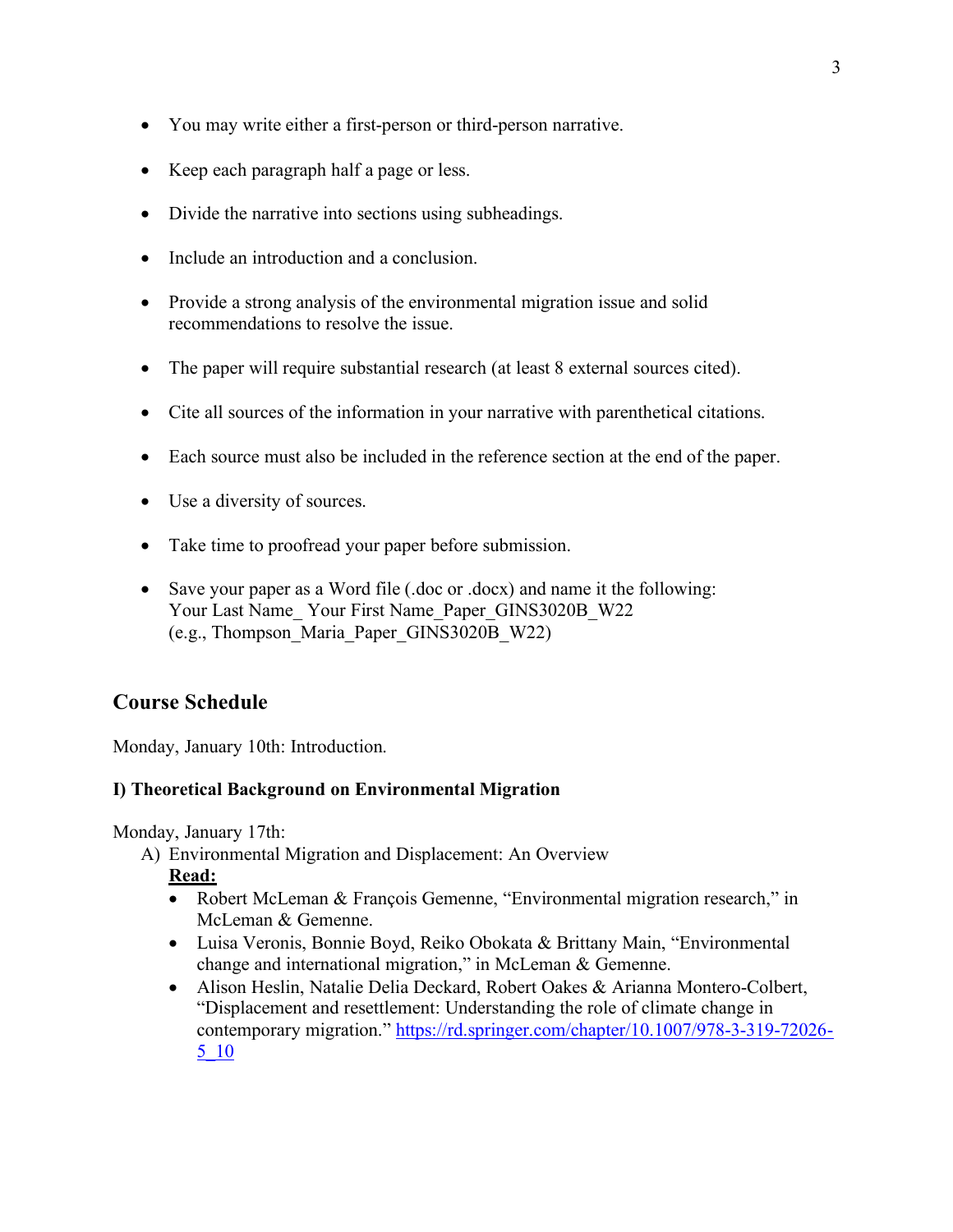B) Migration Theories

### **Read:**

• Etienne Piguet, "Theories of voluntary and forced migration," in McLeman  $\&$ Gemenne.

Monday, January 24th:

A) Mobility, Vulnerability, Adaptation and Resilience

**Read:**

- W. Neil Adger, Ricardo Safra de Campos & Colette Mortreux, "Mobility, displacement and migration, and their interactions with vulnerability and adaptation to environmental risks," in McLeman & Gemenne.
- International Organization for Migration, *IOM perspectives on migration, environment and climate change*. http://publications.iom.int/system/files/pdf/meccinfosheet\_climatechangeactivities.pd f
- B) Immobility

## **Read:**

• Caroline Zickgraf, "Immobility," in McLeman & Gemenne.

Monday, January 31st:

A) Modelling and Mapping Environmental Migration

## **Read:**

- Alex de Sherbinin & Ling Bai, "Geospatial modelling and mapping," in McLeman & Gemenne.
- Jack DeWaard & Raphael J. Nawrotzki, "Modeling migration and population displacement in response to environmental and climate change," in McLeman & Gemenne.

## B) Qualitative and Behavioural Research

## **Read:**

- François Gemenne, "Qualitative research techniques," in McLeman & Gemenne.
- Dominic Kniveton, Sonja Ayeb-Karlsson & Christopher D. Smith, "Environmental migrants, climate 'refugees' and sun-seeking expats," in McLeman & Gemenne.

## Monday, February 7th:

- A) Indigenous Knowledge and Gender Aspects of Environmental Migration **Read:**
	- Tristan Pearce, "Incorporating Indigenous knowledge in research," in McLeman  $\&$ Gemenne.
	- Giovanna Gioli & Andrea Milan, "Gender, migration, and (global) environmental change," in McLeman & Gemenne.

B) Test 1 Preparation Session.

## **\* Monday, February 14th: Test 1.**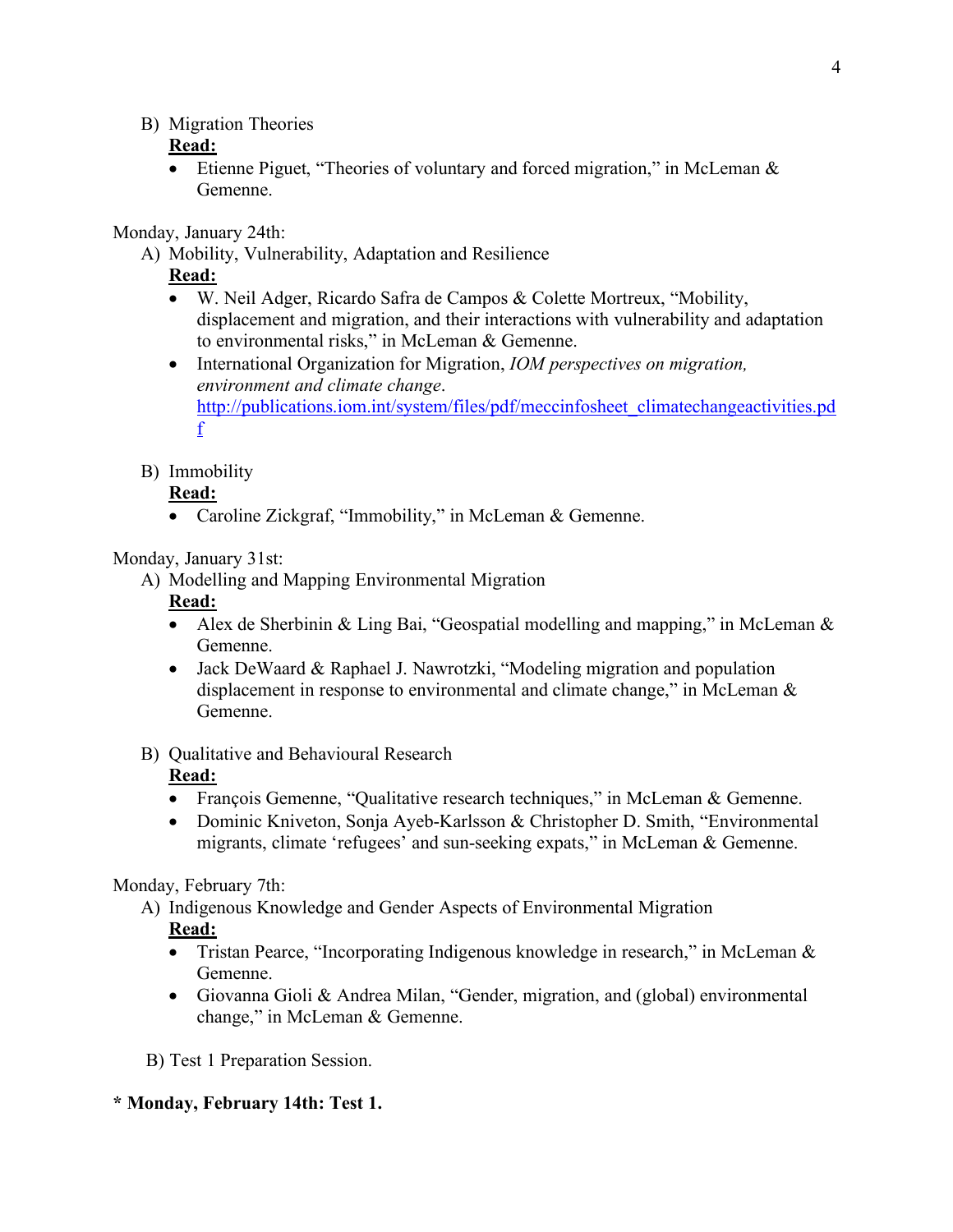### **\* Monday, February 21st-Friday, February 25th: Winter Break (No Class).**

#### **II) Environmental Factors Causing Migration**

Monday, February 28th: Climate Change

#### **Read:**

- Rachel Licker & Marina Mastrorillo, "Climate and risk of migration in South Africa," in McLeman & Gemenne.
- Yan Tan, "Environmental stressors and population mobility in China," in McLeman & Gemenne.
- Daniel H. Simon, "Environmental migration in Mexico," in McLeman & Gemenne.
- International Organization for Migration, *Climate change and migration in vulnerable countries: A snapshot of least developed countries, landlocked developing countries and small island developing states*. https://publications.iom.int/system/files/pdf/climate\_change\_and\_migration\_in\_vulne rable\_countries.pdf
- International Organization for Migration, *Extreme heat and migration*. https://environmentalmigration.iom.int/extreme-heat-and-migration

#### Monday, March 7th: Rising Sea Levels

#### **Read:**

- Katherine J. Curtis & Rachel S. Bergmans, "Estimating the population impacts of sea level rise," in McLeman & Gemenne.
- Bimal Kanti Paul & Avantika Ramekar, "Internal migration in Bangladesh," in McLeman & Gemenne.
- Dalila Gharbaoui, "Social and cultural dimensions of environment-related mobility and planned relocations in the South Pacific," in McLeman & Gemenne.
- International Organization for Migration, *Effects of climate change on human mobility in the Pacific and possible impact on Canada*. https://publications.iom.int/system/files/pdf/effects\_of\_climate\_change\_on\_human\_m obility.pdf

Monday, March 14th: Deforestation, Desertification and Drought

### **Read:**

- Victoria van der Land, Clemens Romankiewicz & Kees van der Geest, "Environmental change and migration," in McLeman & Gemenne.
- Julia Blocher, "Fleeing from arid lands," in McLeman & Gemenne.
- Erika Pires Ramos & Lilian Yamamoto, "Deforestation, drought and environmental migration in Brazil," in McLeman & Gemenne.

### **\* Research Paper is due.**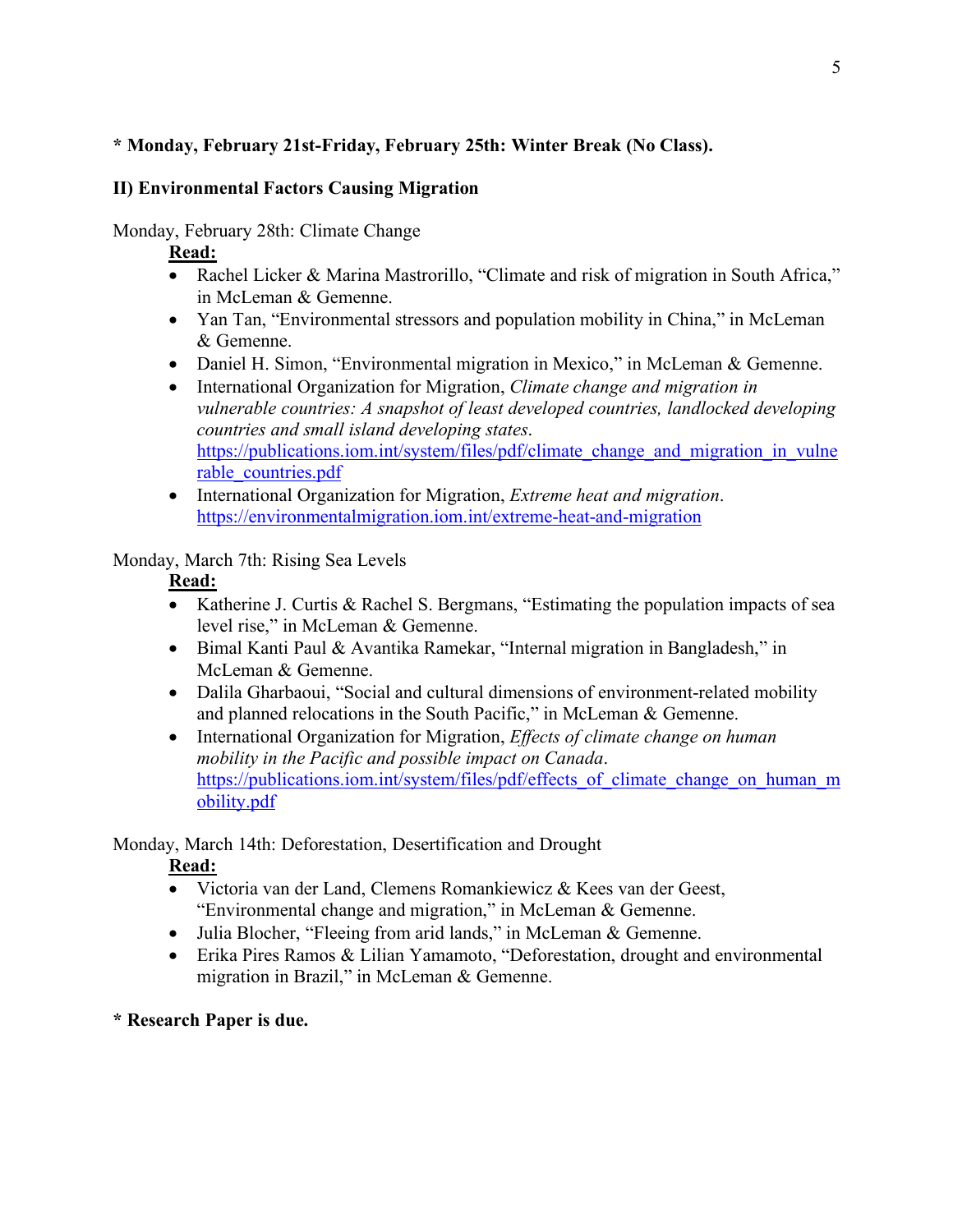#### Monday, March 21st:

A) Natural Disasters

### **Read:**

- Elizabeth Fussell, "Population displacements and migration patterns in response to Hurricane Katrina," in McLeman & Gemenne.
- International Organization for Migration, *Another Manam? The forced migration of the population of Manam Island, Papua New Guinea, due to volcanic eruptions 2004- 2005*. https://publications.iom.int/system/files/another\_manam\_report.pdf
- Internal Displacement Monitoring Centre, *Disaster displacement: A global review, 2008-2018*. http://www.internaldisplacement.org/sites/default/files/publications/documents/201905-disasterdisplacement-global-review-2008-2018.pdf
- Dave Roos, "The 2004 tsunami wiped away towns with 'mind-boggling' destruction." https://www.history.com/news/deadliest-tsunami-2004-indian-ocean
- Alan Taylor, "Ten years since the 2004 Indian Ocean tsunami." https://www.theatlantic.com/photo/2014/12/ten-years-since-the-2004-indian-oceantsunami/100878/
- B) Test 2 Preparation Session.

### **\* Monday, March 28th: Test 2.**

### **III) Environmental Migration, Human Trafficking, and Human Rights**

Monday, April 4th: Human Trafficking and Human Rights

**Read:**

• International Organization for Migration, *The climate change-human trafficking nexus*.

https://publications.iom.int/system/files/pdf/mecc\_infosheet\_climate\_change\_nexus.p df

- Dug Cubie, "Human rights, environmental displacement and migration," in McLeman & Gemenne.
- Rabab Fatima, Anita Jawadurovna Wadud, & Sabira Coelho, *Human rights, climate change, environmental degradation and migration: A new paradigm*. http://publications.iom.int/system/files/pdf/mpi\_issue\_no8\_web.pdf

### **IV) Responses to Environmental Migration**

Monday, April 11th: Responses to Environmental Migration

### **Read:**

- Reiko Obokata and Luisa Veronis, "Transnational approaches to remittances, risk reduction, and disaster relief," in McLeman & Gemenne.
- Craig A. Johnson, "Climate, migration and displacement," in McLeman & Gemenne.
- Marine Franck, "UNHCR's perspectives and activities on displacement in the context of climate change," in McLeman & Gemenne.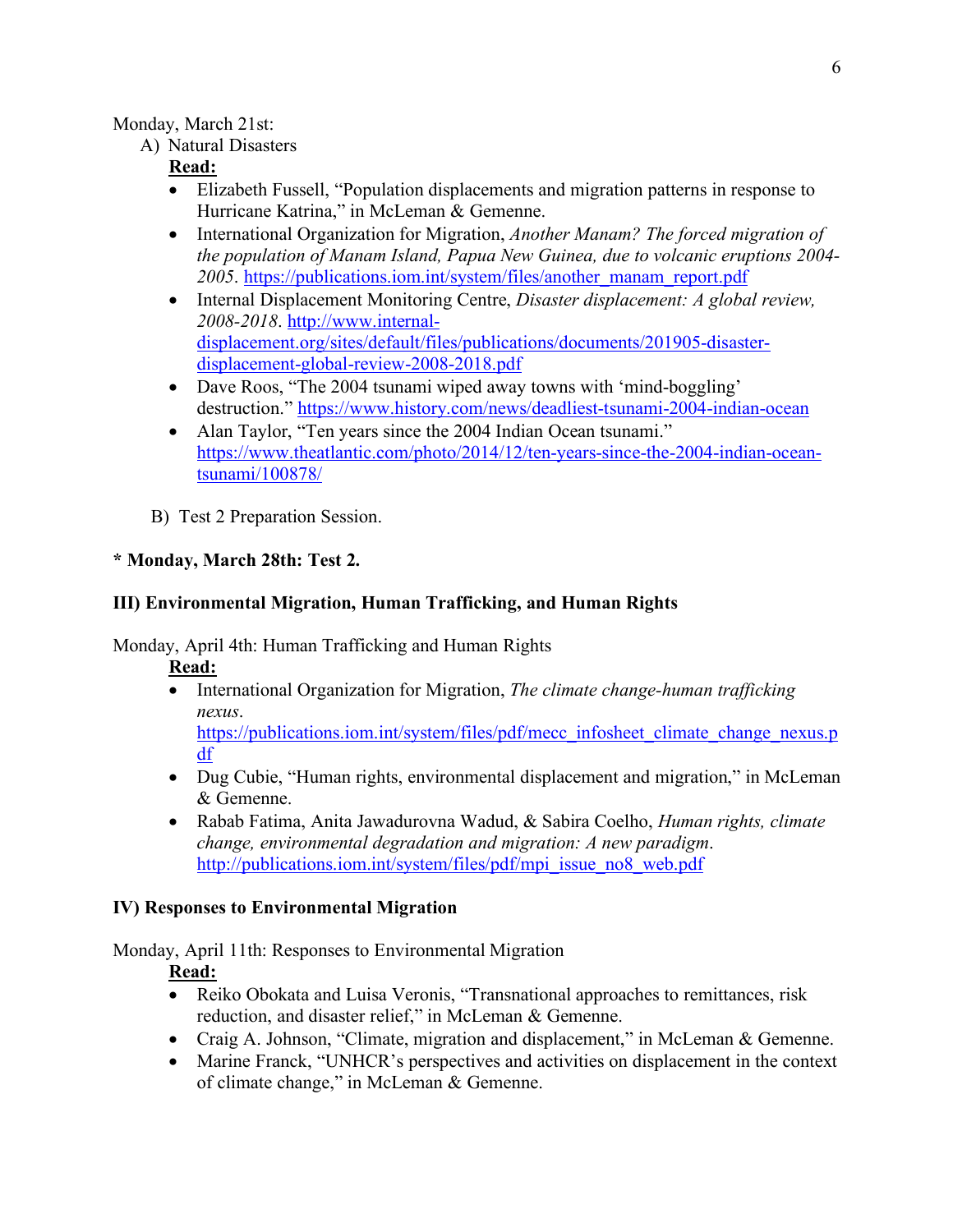- The Platform on Disaster Displacement, "Platform on disaster displacement, followup to the Nansen Initiative," in McLeman & Gemenne.
- Lori M. Hunter, "Where do we go from here?" in McLeman & Gemenne.

**COVID-19 Prevention Measures:** All members of the Carleton community are required to follow COVID-19 prevention measures and all mandatory public health requirements (e.g. wearing a mask, physical distancing, hand hygiene, respiratory and cough etiquette) and mandatory self-screening prior to coming to campus daily.

If you feel ill or exhibit COVID-19 symptoms while on campus or in class, please leave campus immediately, self-isolate, and complete the mandatory symptom reporting tool. For purposes of contact tracing, attendance will be recorded in all classes and labs. Participants can check in using posted QR codes through the cuScreen platform where provided. Students who do not have a smartphone will be required to complete a paper process as indicated on the COVID-19 website.

All members of the Carleton community are required to follow guidelines regarding safe movement and seating on campus (e.g. directional arrows, designated entrances and exits, designated seats that maintain physical distancing). In order to avoid congestion, allow all previous occupants to fully vacate a classroom before entering. No food or drinks are permitted in any classrooms or labs.

For the most recent information about Carleton's COVID-19 response and required measures, please see the University's COVID-19 webpage and review the Frequently Asked Questions (FAQs). Should you have additional questions after reviewing, please contact covidinfo@carleton.ca

Please note that failure to comply with University policies and mandatory public health requirements, and endangering the safety of others are considered misconduct under the Student Rights and Responsibilities Policy. Failure to comply with Carleton's COVID-19 procedures may lead to supplementary action involving Campus Safety and/or Student Affairs.

**Academic Accommodations:** The Paul Menton Centre for Students with Disabilities (PMC) provides services to students with Learning Disabilities (LD), psychiatric/mental health disabilities, Attention Deficit Hyperactivity Disorder (ADHD), Autism Spectrum Disorders (ASD), chronic medical conditions, and impairments in mobility, hearing, and vision. If you have a disability requiring academic accommodations in this course, please contact PMC at 613- 520-6608 or pmc@carleton.ca for a formal evaluation. If you are already registered with the PMC, contact your PMC coordinator to send me your *Letter of Accommodation* at the beginning of the term, and no later than two weeks before the first in-class scheduled test or exam requiring accommodation (*if applicable*). After requesting accommodation from PMC, meet with me to ensure accommodation arrangements are made. Please consult the PMC website for the deadline to request accommodations for the formally-scheduled exam (*if applicable*).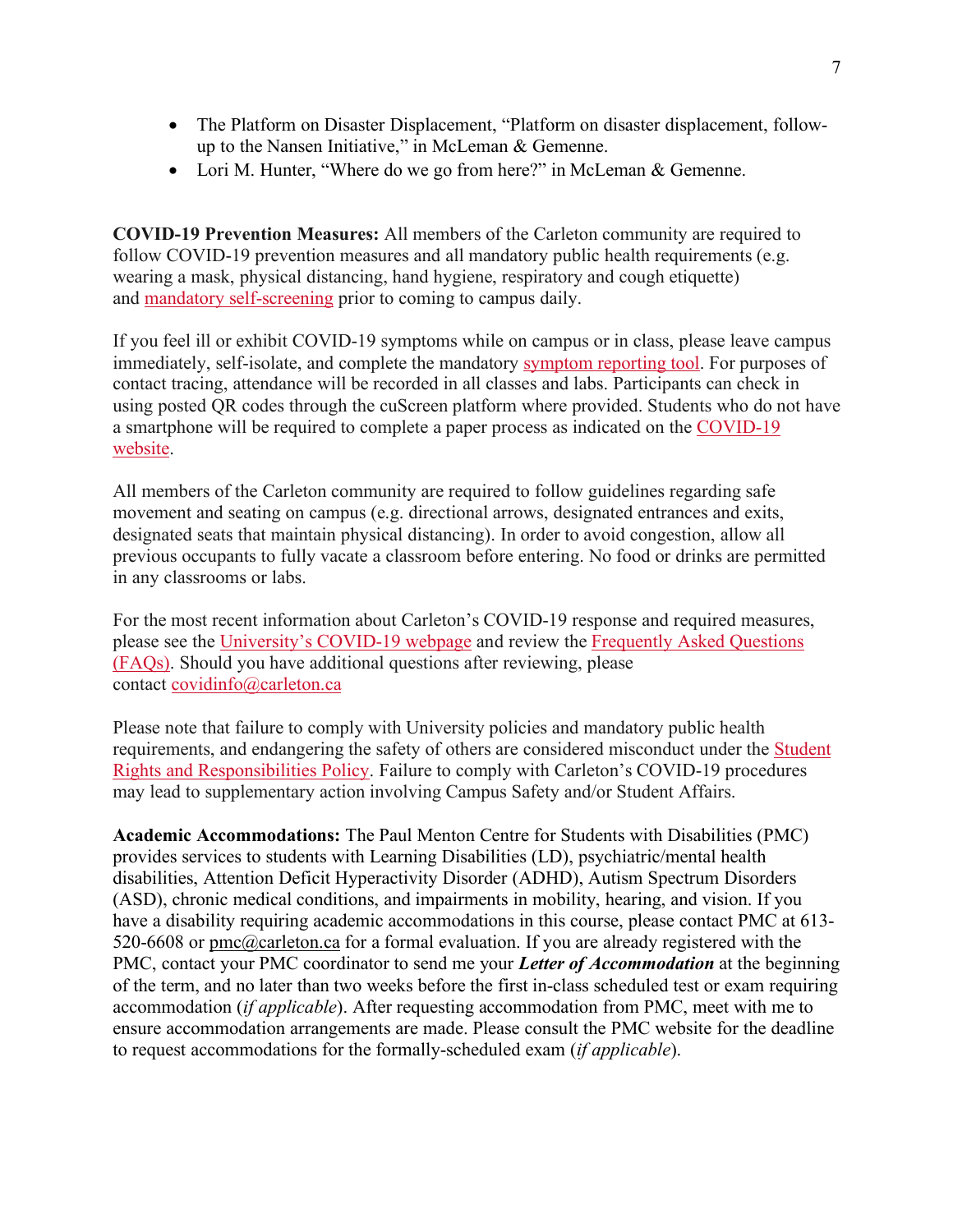**Accommodation for Religious Observance:** Students requesting accommodation for religious observances should apply in writing to their instructor for alternate dates and/or means of satisfying academic requirements. Such requests should be made during the first two weeks of class, or as soon as possible after the need for accommodation is known to exist, but no later than two weeks before the compulsory academic event. Accommodation is to be worked out directly and on an individual basis between the student and the instructor(s) involved. Instructors will make accommodations in a way that avoids academic disadvantage to the student. Instructors and students may contact an Equity Services Advisor for assistance (www.carleton.ca/equity).

**Accommodation for Pregnancy:** Pregnant students requiring academic accommodations are encouraged to contact an Equity Advisor in Equity Services to complete a *letter of accommodation*. Then, make an appointment to discuss your needs with the instructor at least two weeks prior to the first academic event in which it is anticipated the accommodation will be required.

**Survivors of Sexual Violence:** As a community, Carleton University is committed to maintaining a positive learning, working and living environment where sexual violence will not be tolerated, and where survivors are supported through academic accommodations as per Carleton's Sexual Violence Policy. For more information about the services available at the university and to obtain information about sexual violence and/or support, visit: https://carleton.ca/equity/sexual-assault-support-services

**Accommodation for Student Activities:** Carleton University recognizes the substantial benefits, both to the individual student and for the university, that result from a student participating in activities beyond the classroom experience. Reasonable accommodation will be provided to students who compete or perform at the national or international level. Write to me with any requests for academic accommodation during the first two weeks of class, or as soon as possible after the need for accommodation is known to exist. https://carleton.ca/senate/wpcontent/uploads/Accommodation-for-Student-Activities-1.pdf

**Plagiarism:** The University Senate defines plagiarism as "presenting, whether intentional or not, the ideas, expression of ideas or work of others as one's own." This can include:

- reproducing or paraphrasing portions of someone else's published or unpublished material, regardless of the source, and presenting these as one's own without proper citation or reference to the original source;
- submitting a take-home examination, essay, laboratory report or other assignment written, in whole or in part, by someone else;
- using ideas or direct, verbatim quotations, or paraphrased material, concepts, or ideas without appropriate acknowledgment in any academic assignment;
- using another's data or research findings;
- failing to acknowledge sources through the use of proper citations when using another's works and/or failing to use quotation marks;
- handing in "substantially the same piece of work for academic credit more than once without prior written permission of the course instructor in which the submission occurs.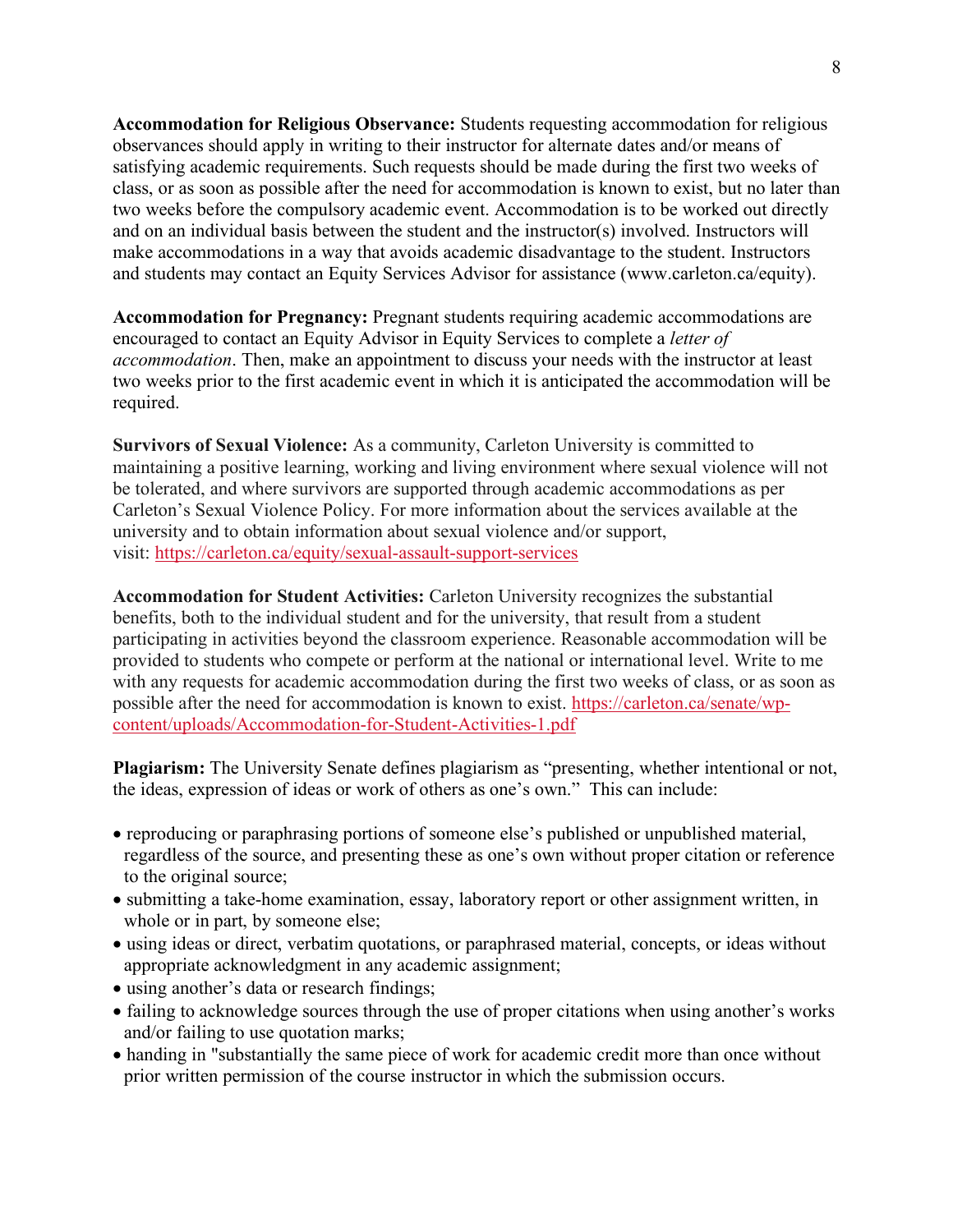Plagiarism is a serious offence which cannot be resolved directly with the course's instructor. The Associate Deans of the Faculty conduct a rigorous investigation, including an interview with the student, when an instructor suspects a piece of work has been plagiarized. Penalties are not trivial. They may include a mark of zero for the plagiarized work or a final grade of "F" for the course.

**Intellectual Property:** Student or professor materials created for this course (including presentations and posted notes, labs, case studies, assignments and exams) remain the intellectual property of the author(s). They are intended for personal use and may not be reproduced or redistributed without prior written consent of the author(s).

**Submission and Return of Term Work:** Papers must be submitted directly to the instructor according to the instructions in the course outline. Graded papers and tests will be returned to the students.

**Grading:** Standing in a course is determined by the course instructor, subject to the approval of the faculty Dean. This means that grades submitted by the instructor may be subject to revision. No grades are final until they have been approved by the Dean.

Final standing in courses will be shown by alphabetical grades. The system of grades used, with corresponding grade points is:

| Percentage | Letter grade | 12-point scale Percentage |            | Letter grade | 12-point scale |
|------------|--------------|---------------------------|------------|--------------|----------------|
| 90-100     | $A+$         |                           | $67-69$    |              |                |
| 85-89      |              |                           | $163 - 66$ |              |                |
| 80-84      | $A-$         | 10                        | $160 - 62$ |              |                |
| 77-79      | $B+$         |                           | 57-59      | $\Box$       |                |
| 73-76      |              |                           | 53-56      |              |                |
| 70-72      | B-           |                           | $150-52$   |              |                |

**Approval of final grades:** Standing in a course is determined by the course instructor subject to the approval of the Faculty Dean. This means that grades submitted by an instructor may be subject to revision. No grades are final until they have been approved by the Dean.

**Carleton E-mail Accounts:** All email communication to students from BGInS will be via official Carleton university e-mail accounts and/or Brightspace. As important course and University information is distributed this way, it is the student's responsibility to monitor their Carleton and Brightspace accounts.

**Official Course Outline:** The course outline posted to the BGInS website is the official course outline.